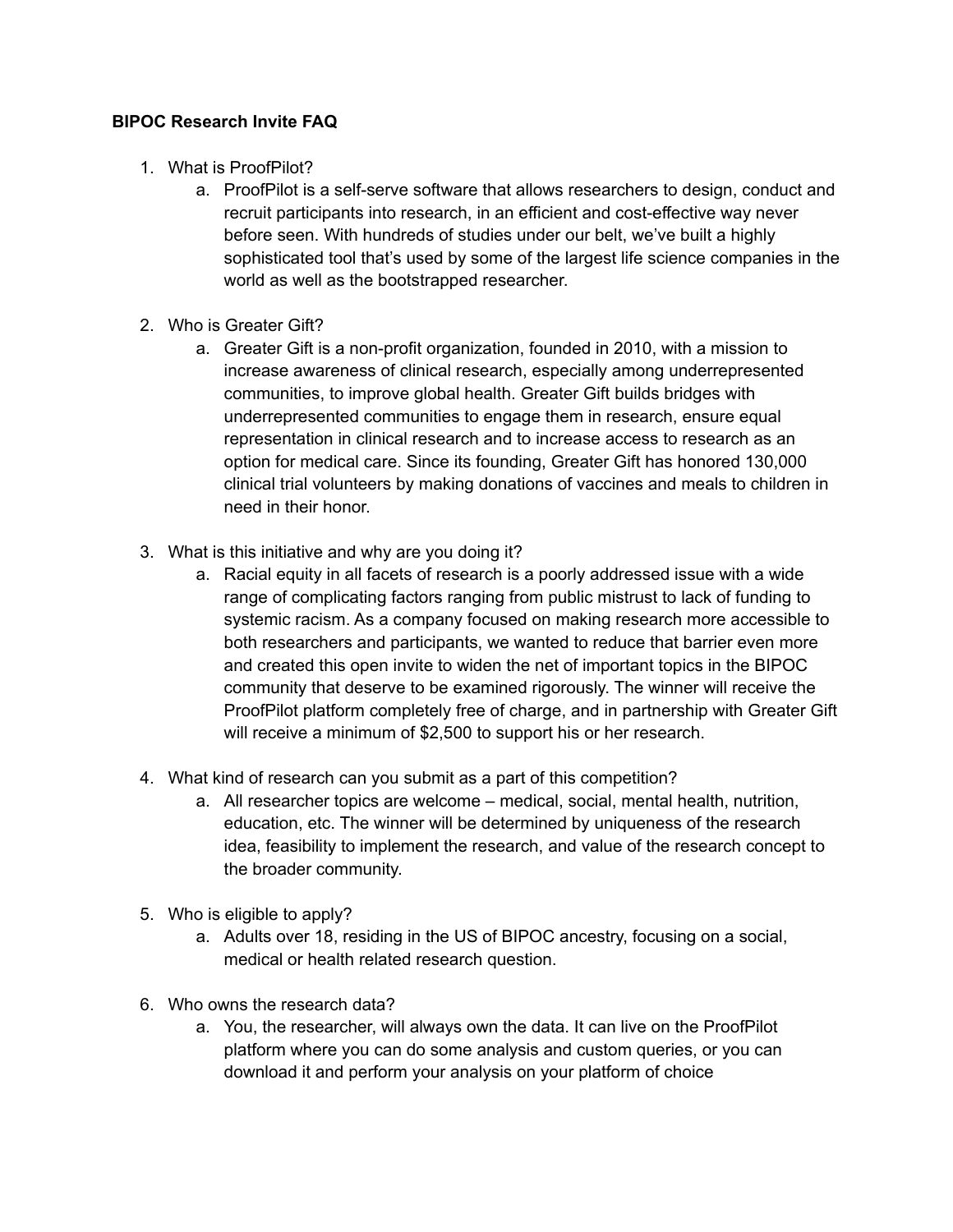- 7. Will I get any training?
	- a. ProofPilot will provide you with necessary training and support to help you design the study that meets your needs
- 8. How long will I have access to this platform?
	- a. You will be able to access the platform for as long as your study is designed to take. However, we will work with you to get the study up and running quickly – within 3 months.
- 9. Can I do more than one study?
	- a. The winner of this invite will be granted one study at this time. However, promising results can open doors to additional opportunities with or without ProofPilot.
- 10. Are there any research types that will not be eligible for this contest?
	- a. We aim to be as inclusive as possible with the type or subject matter of research in question. Topics that have strong merit and a high chance of success will be judged more favorably.
- 11. What if my results are unfavorable or fail to meet the objective of the study?
	- a. Science isn't about validating our beliefs. It's about trying to find the truth. While many research projects "fail," they all contribute to knowledge in some way. There will be no impact to you as a result of the outcome of the study.
- 12. Does my research idea need to be fully formed in order to be considered or win?
	- a. No. Research is always a team effort and rarely does a single person think of every single thing that goes into good research. Please do think deeply and realistically about your research and talk to other experts who may be able to inform your idea.
- 13. What is my donation supporting?
	- a. All donations to Greater Gift, restricted for the ProofPilot Invitation, will go directly to the winner of the BIPOC Research Study Award. All donations are tax-deductible to the extent allowable by the IRS.
- 14. Is this for US based research only?
	- a. Yes. As this is our first year doing this invitational, we are trying to right size this to ensure success for everyone involved.
- 15. Why is Greater Gift partnering with ProofPilot?
	- a. Greater Gift is passionate about ensuring that all people are represented in clinical research. As such, we recognize the importance of equity in ALL Research, and we are proud to partner with ProofPilot to help give access and voice to BIPOC researchers of all kinds.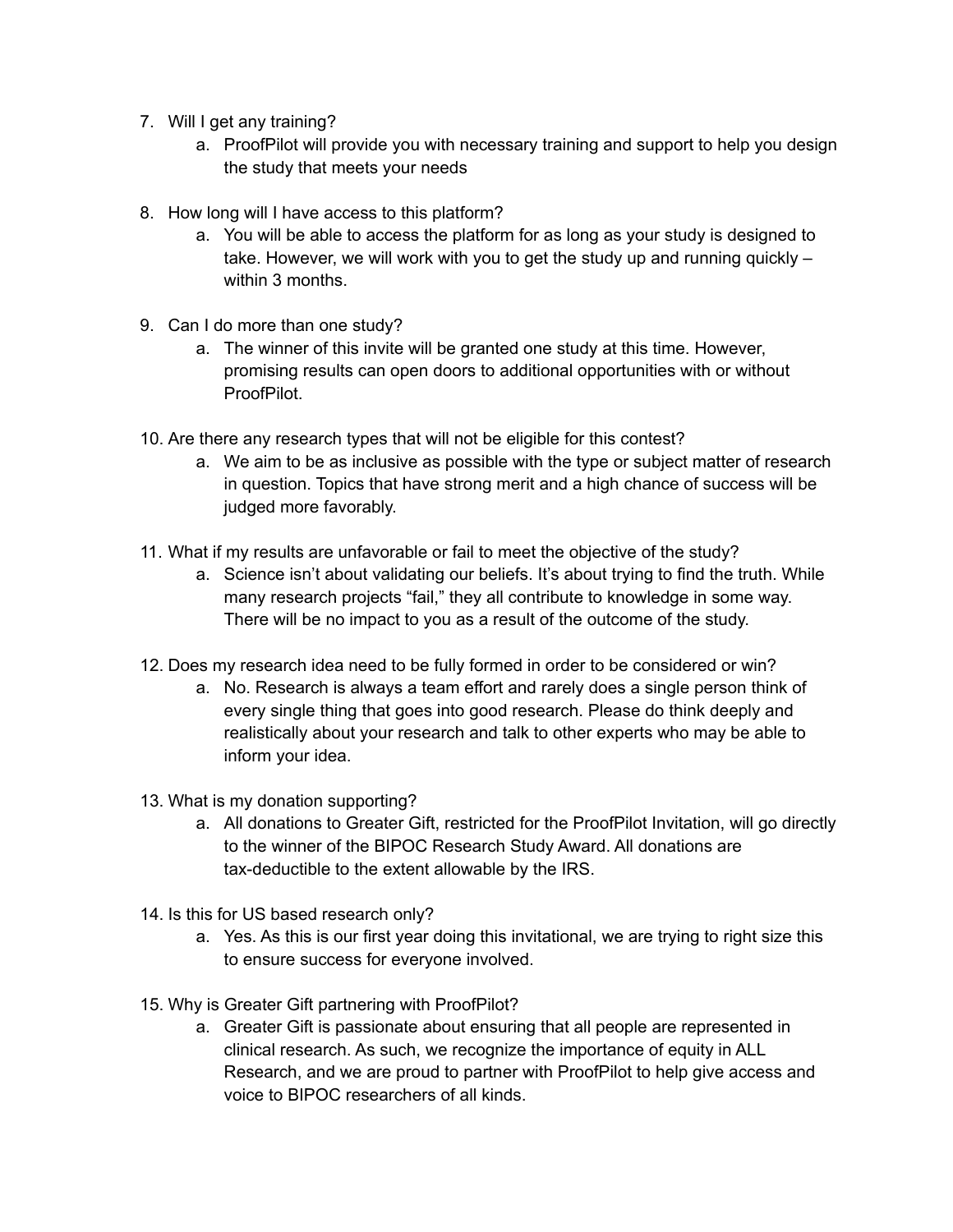- 16. When will we know the judges' final decision on our application?
	- a. This depends on the volume of submissions, but we will work to announce the winner within 1 month after submission due date of July 31, 2022
- 17. How will we receive the news on the judges' final decision on our application?
	- a. You will be first contacted directly based on the information provided. We will also publicly announce the winner on social media, on our website and through the press, as appropriate. We plan to have an in-person ceremony in the fall, as schedules allow.
- 18. Will there be other assistance made available? (e.g. financial support)
	- a. We will do our best to raise funds to help support your research in other ways. As such, we have set a minimum prize of \$2,500. Additional contributions from donors will be added to this minimum award, so please spread the word!
- 19. How will I design the study?
	- a. We have research experts on staff who can help you think through the study itself, though the platform is designed for the autonomous researcher. You will ultimately be accountable for the design, but certainly may enlist peers, partners and others in your network to collaborate on the platform at no extra charge.
- 20. How will I recruit participants for the study?
	- a. This will depend on the kind of study, but the ProofPilot platform enables a wide variety of recruitment tactics to be deployed, whether it be online, in person, or other kind of outreach. We can consult on various strategies, tactics, and partners, though this is not a service ProofPilot provides. If desired, we can refer you to 3rd parties who may be able to help.
- 21. What happens if a patient / participant has an adverse event (AE) or serious (severe) adverse event?
	- a. For studies that require it, medical oversight will be an important condition of responsible research. In certain studies, AE reporting is frequent and systematic, while other times it will be unsolicited but spontaneous. If you are not performing this as the investigator, you'll need to be mindful of this likelihood and plan accordingly to ensure proper medical oversight is in place.
- 22. Can I publish results in a journal?
	- a. This depends on your study. The more rigorous and impactful the study is designed, the better chance you have to get it published.
- 23. Will you support journal publication?
	- a. ProofPilot follows the same ethical, scientific and regulatory standards of big-pharma and academia. While we encourage publication in a journal at the